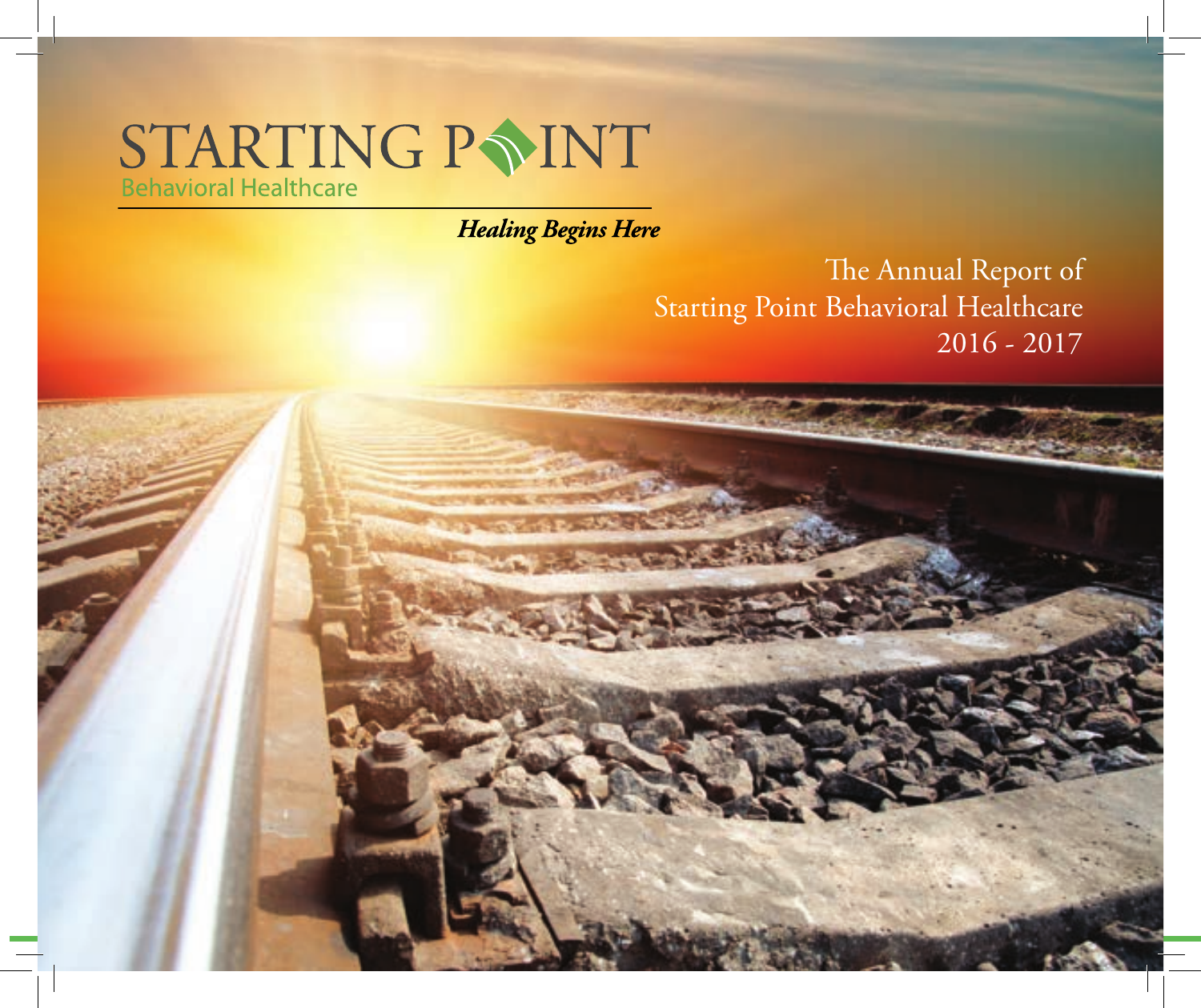## Board of Directors

Starting Point Behavioral Healthcare is governed by a volunteer Board of Directors that represents all areas of our community.

Drue Ashwell, President Paul Barnes, Vice-President Dave Samson, Treasurer Nancy Bell, Secretary William P. Frank Thomas McKenna Cherie Billings

Roody Joinville Cathy Decou Sarah Bell Kellene Sauls Luther Osment Diane Jordan

## Executive Leadership

Laureen Pagel, Ph.D., Chief Executive Officer Akua Owusu, M.D., Medical Director John Mosley, Chief Financial Officer Valerie Ray, Clinical Director

## Mission

To promote emotional wellness through psychiatric, mental health and substance abuse services and community education and awareness.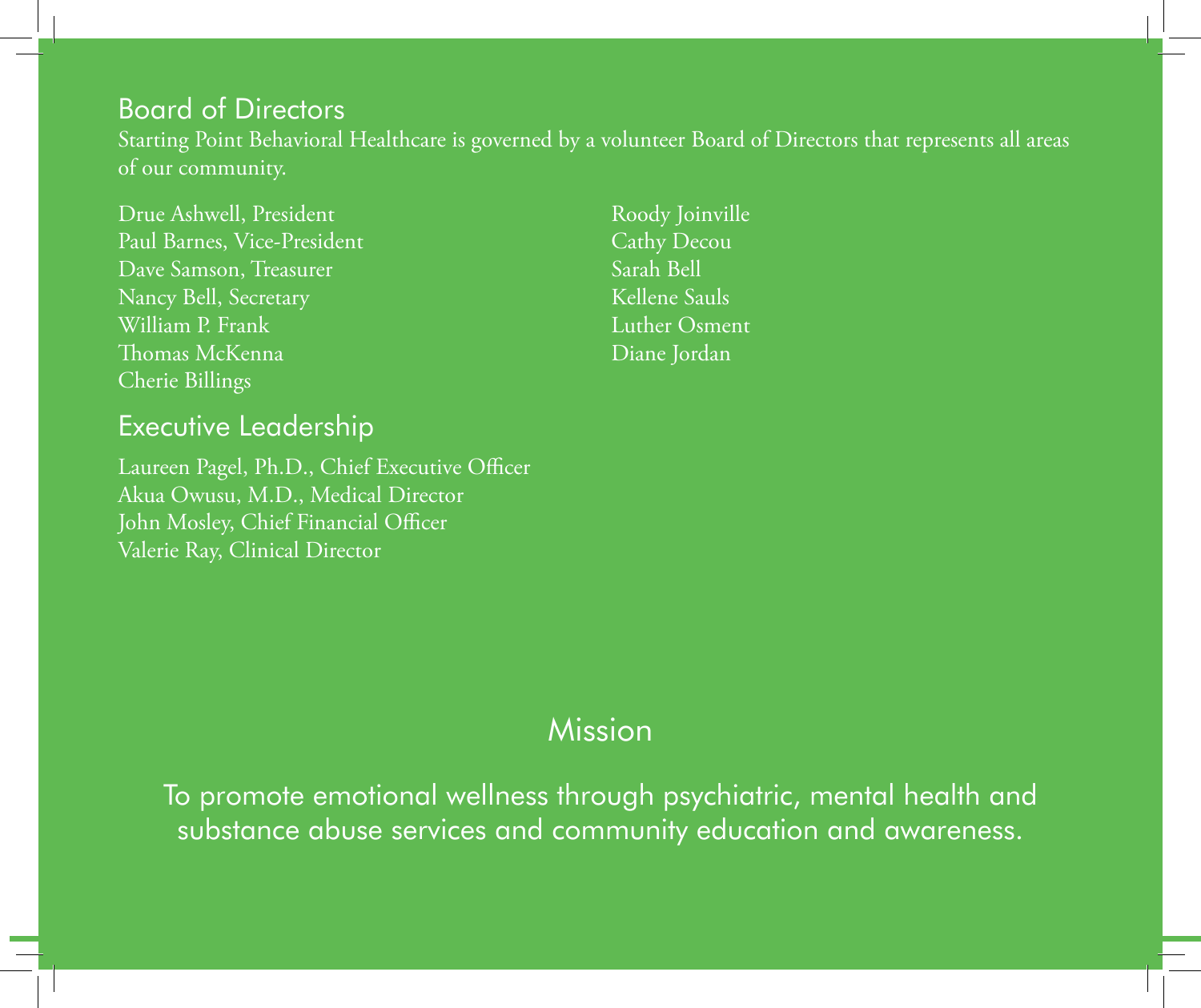## Message from the CEO



This year has been a busy and successful one for Starting Point Behavioral Healthcare. Our programs continue to expand the services we offer to the community, while our educational offerings spread the word about the importance of mental health and substance abuse disorder treatment.

This was our 25th year of serving the Northeast Florida community. The dedication and commitment of our board and staff members is exemplary. The growth and innovation we have achieved in this past year is directly connected to the spirit of dedication so visible among all the people of Starting Point.

A number of new programs have been launched this year, and we have expanded others. Our Mental Health First Aid classes have taught some 700 people how to identify and assist individuals with a mental health problem or crisis. Since becoming a certified MHFA trainer in 2014, Katrina Robinson-Wheeler has trained more than 1,500 people and is named among the Top 100 Trainers in the U.S. by the Mental Health First Aid National Council.

In this report, you will learn about our Care Coordination program, an innovative collaboration with Baptist Medical Center Nassau which identifies patients with both mental health and substance use problems in the Emergency Department. Starting Point was one of 21 agencies statewide chosen to participate in a learning Collaborative to build capacity to provide care coordination to high need individuals. This program has touched the lives of many people already, and we plan to expand it next year.

You will also learn about our Trauma Informed Care program and a highly effective Prevention program in local private schools that helps kids right on site.

In the future, Starting Point plans to expand its Domestic Violence and Parenting Programs, as well as programs focusing on helping new moms with post-partum depression. We will continue to advocate for mental health treatment and funding through education, training, and advocacy.

Starting Point is a non-profit organization and we rely on the generosity of our community to help support the programs we offer. This year, we provided more than \$376,000 in uncompensated care to people in our community. Donations from people and businesses in Northeast Florida help to cover those costs. I hope you will consider making a donation to help with these programs. You can use the donation envelope enclosed, or visit our website and donate online at www.spbh.org.

1

Laureen Pagel, Ph.D., Chief Executive Officer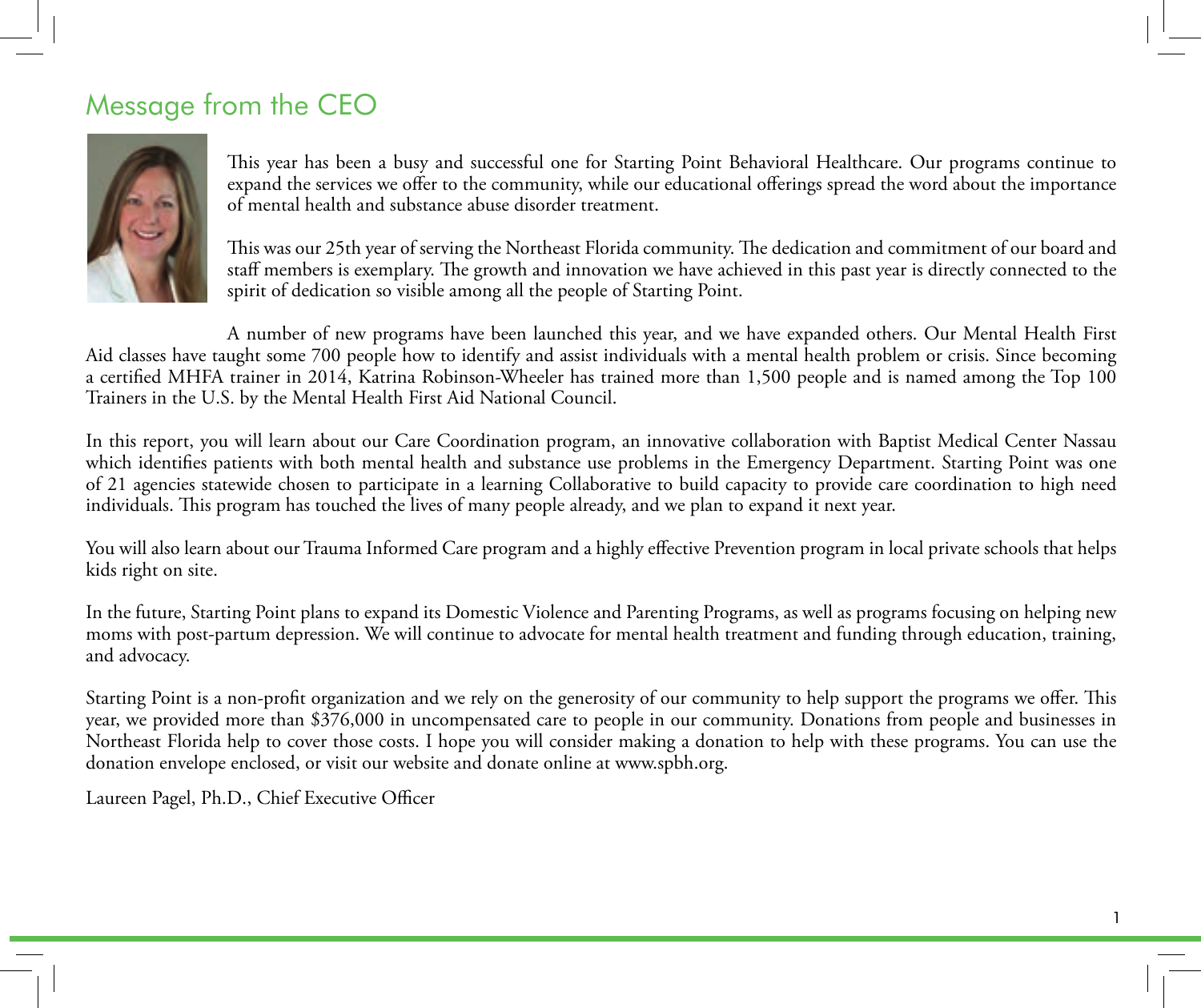## Message from the Board President



At the close of my first year as Board Chair at Starting Point, I am personally gratified to work with this dedicated team. From the CEO to the people at the front desk, every staff member is invested and involved in the treatment of our clients. They have proven to be very creative in finding innovative ways to help the people of our community.

Over the last year, Starting Point has provided services to 1,818 adults and 568 children in Northeast Florida. This represents over 86,000 clinical hours of service and more than 47,000 completed procedures during the year. We are truly touching many lives here at Starting Point.

One of the most important aspects of this organization is our efforts to collaborate with other organizations such as Baptist Health System, Barnabas, Micah's Place, NACDAC, Family Support Services and others. We work closely with law enforcement and the justice system to provide intervention and counseling. We collaborate with other mental health providers including, Clay Behavioral Health Center, Gateway , MHRC, and River Region Human Services to forge a community-wide net of services for all.

Our board is especially proud that our CEO, Dr. Laureen Pagel, was recently honored by the Florida Alcohol & Drug Abuse Association as Leader of the Year. The award is presented to an administrator who exemplifies the best in behavioral health prevention and treatment agency management, as well as contributions to voluntary organizations, civic affairs, FADAA and the community. We are very proud of Dr. Pagel and the many improvements and ideas she has implemented here over the last 20 years. We feel very blessed to have her as our leader.

As you look through this annual report, I encourage you to learn more about the many services we offer. We will continue to play a leadership role not only in Nassau County, but in advocating for mental health and addiction for all at the local, state and national levels. We appreciate your support in these endeavors.

Drue Ashwell, Chair, Board of Directors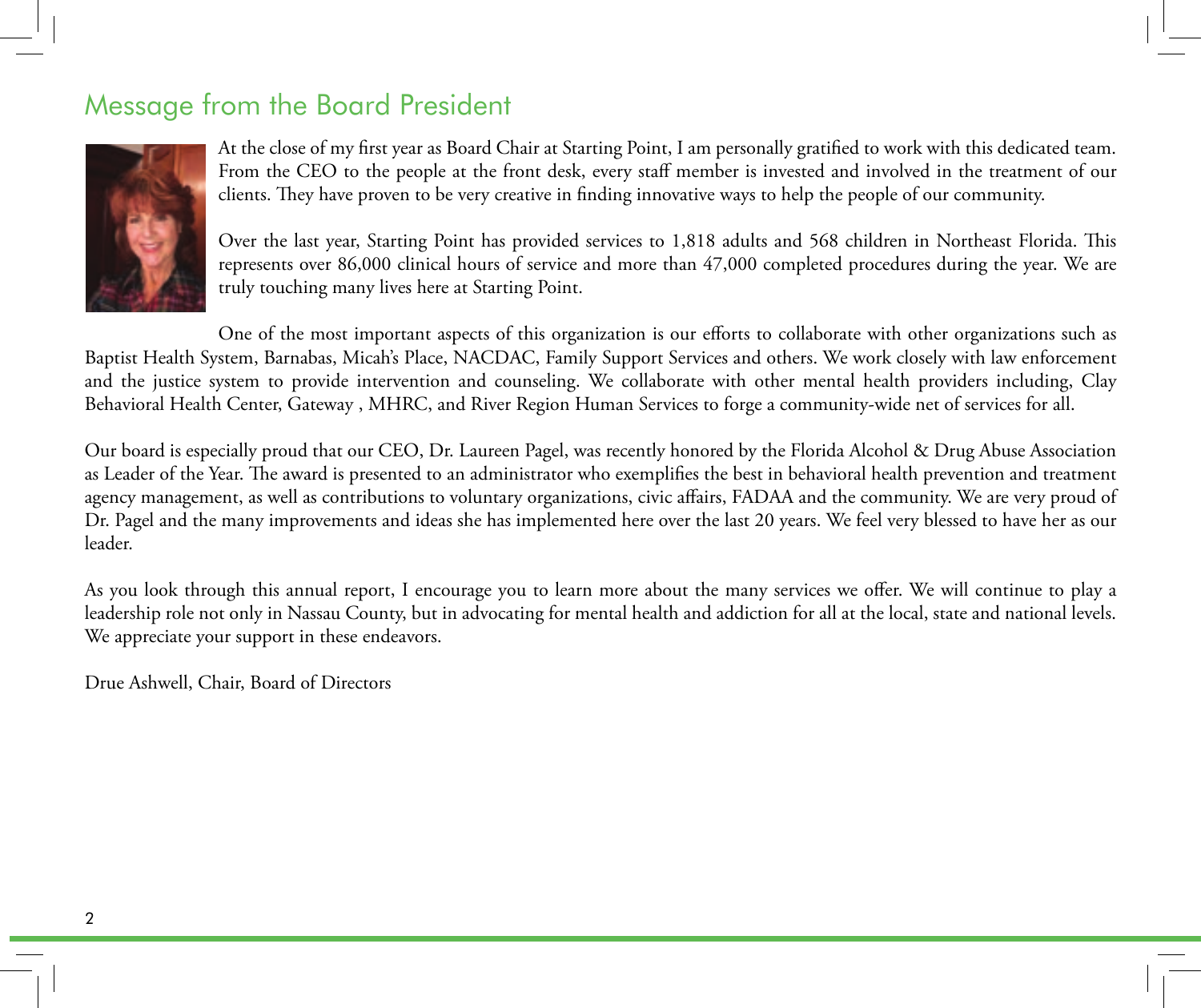## Care Coordinator Program



These issues prompted an innovative collaboration between Starting Point Behavioral Healthcare and Baptist Medical Center Nassau. Working together for more than six months, the two healthcare providers created the Care Coordination program, which identifies individuals who need additional care when they come to the Baptist Medical Center Nassau ED. With a mental health counselor from Starting Point working in the ED, patients with serious mental health or substance use issues can be quickly assessed and referred to a coordinated program of care that addresses their physical and mental health needs.

The goals of the program include not only improved care and outcomes for the clients, but also a reduction in the number of return visits to the ED. When the individual is part of an ongoing system of care, fewer return visits to the ED are needed.

Renda Cardenas is the Starting Point Care Coordinator in the ED. Working with Samantha Webb, a Certified Peer Recovery Specialist for Starting Point,

and the physicians and nurses of the ED, Cardenas has a unique opportunity to touch lives.

"I am an advocate for the patient," she said, "I look for how I can connect with them so their lives can be empowered and stabilized. The biggest thing is to be able to establish a rapport and true.

"After discharge, we follow up daily for 30 days," Cardenas said. "There is a home visit within the first seven days." Throughout the first month, contact is made by phone, text or additional visits. If clients need additional services, such as housing or food, they can make those referrals as well.

Webb, a former client of Starting Point, today uses her life experience to help others in the Care Coordination Program. "I help facilitate the treatment plan," she said. "I can take someone to the doctor, pick them up, etc., and help them find the resources they need in our county." She also makes home visits and contacts clients by phone or text. "Even after 30 days, I call to remind them about their appointments," she says.

Laureen Pagel, CEO at Starting Point, said the team began planning in January and met weekly to determine how to implement the program. The group worked on merging the services in with the work flow of the ED.

"We were taking a care coordination model that exists on the medical side and applying it to behavioral health," Pagel said. "The program is primarily for high need, high risk individuals with mental health or substance abuse disorders."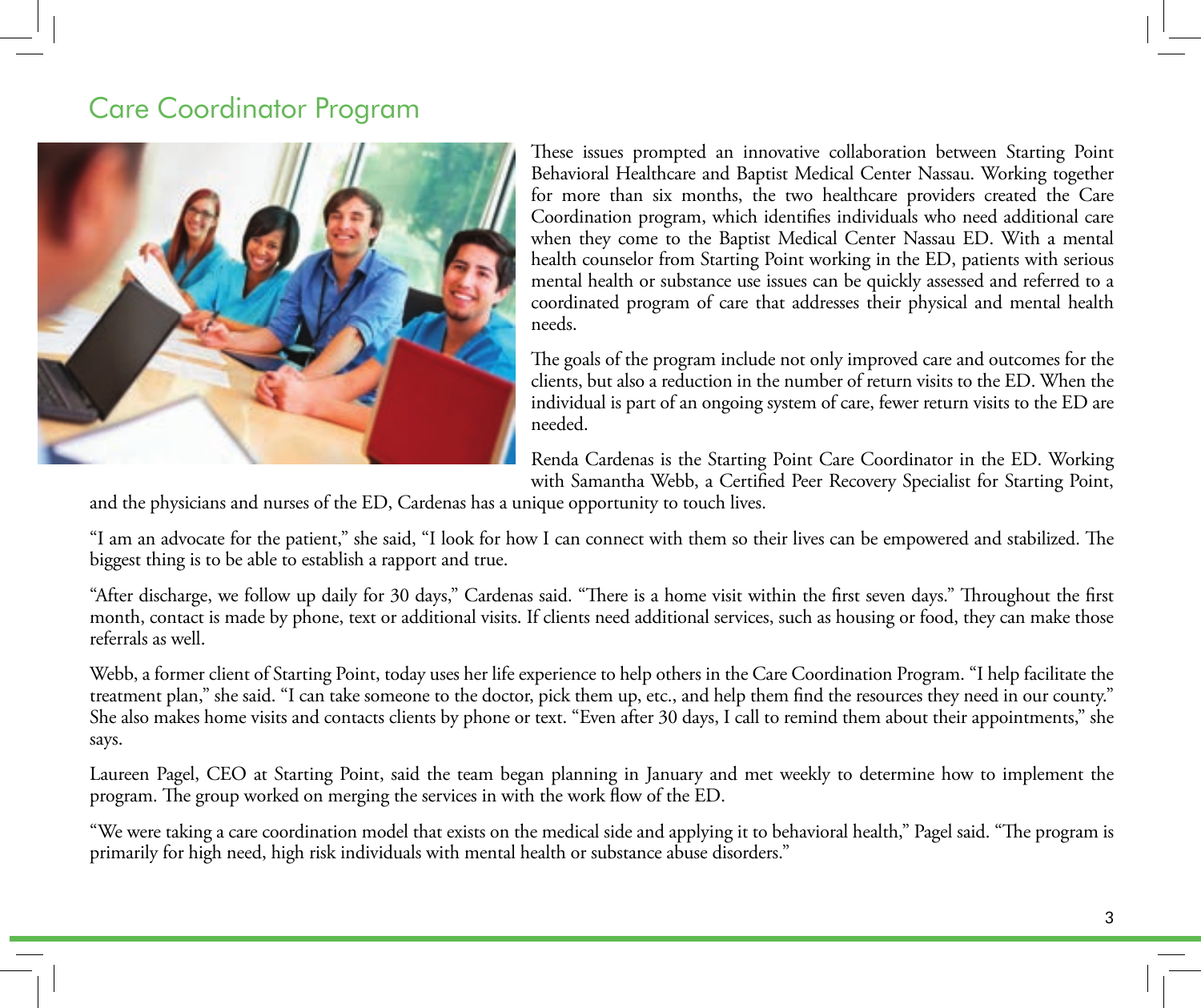## Care Coordinator (Cont.)

"I was very conscientious about working around (the physicians and nurses) and with them," Cardenas said, noting that part of her preparation included going through the Baptist training and orientation processes.

Kellene Sauls is the Nurse Executive at Baptist Medical Center Nassau and was part of the Partnership Team that developed the program. Sauls says the program has resulted in improved patient care now that there are more resources available to them.

"Before, we were making the handoff (to a mental health provider) with a card," Sauls said. "Now, it is a warm hand-off with Starting Point. There is face-to-face interaction that helps them to connect and stay connected."

Sauls said the team studied data from both organizations for about a year to determine what the needs were. She said the results were "totally opposite" what they expected. "There was the expectation that (the need) would be for nights and weekends, but the data showed it is Monday through Friday from 8:30 a.m. until 1 p.m."

The program is among the first in the state of Florida to feature a collaboration between the ED and a Behavioral Health Provider. A grant from the Baptist Foundation provided funding for the program to get off the ground.

"We want to make sure every patient at every point is touched every time," Sauls said, adding that by collaborating with Starting Point, it allowed Baptist to expand its program. "We don't have the resources to follow up with every patient who comes through the door of the ED." Pagel agreed, adding "we follow up even if the client doesn't initially take part in the program. We don't like to take "no" for an answer. We are very successful.

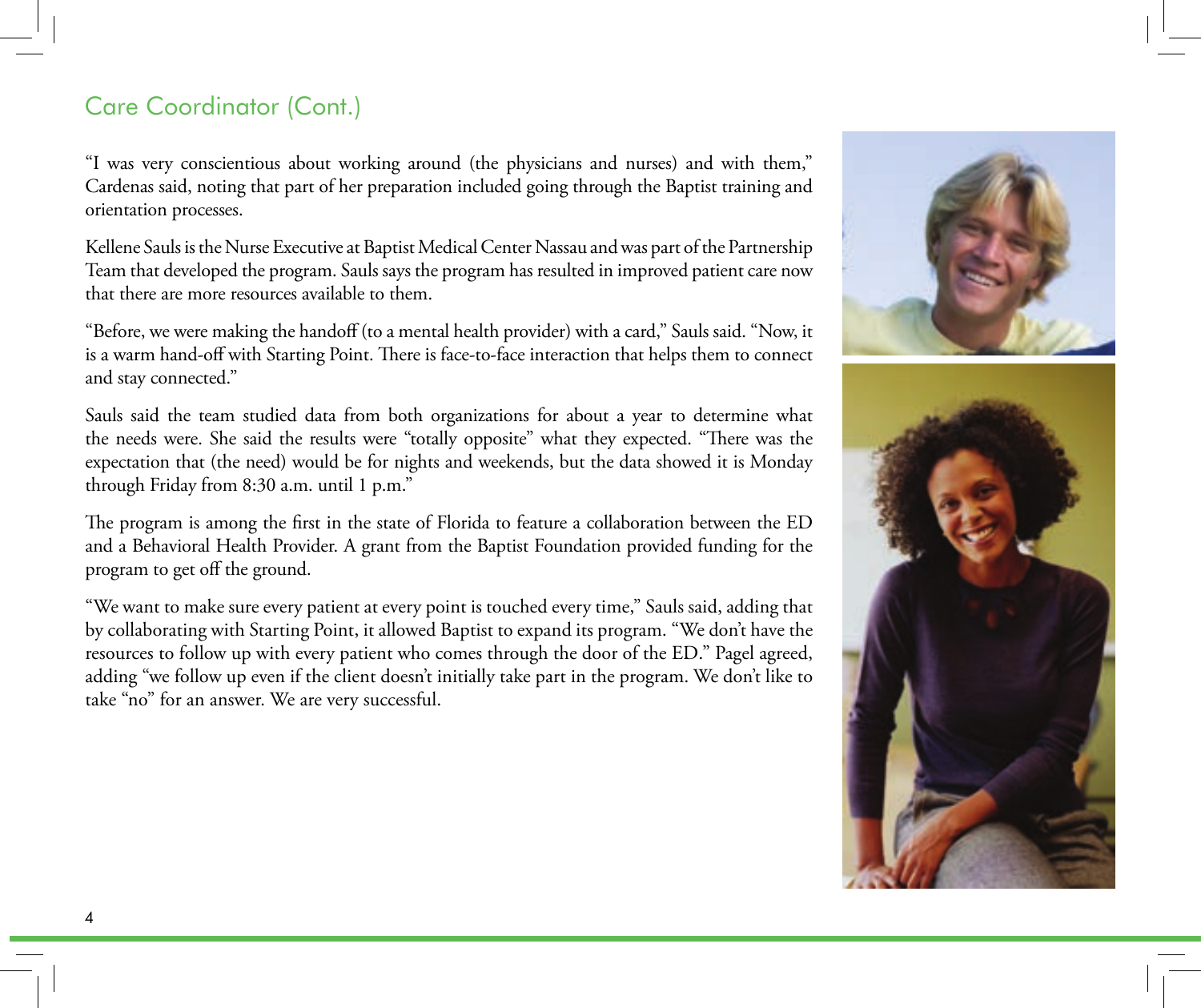## School Prevention Program Helping Kids and Teachers



Therapists know that intervening quickly when a child begins to show disruptive behaviors can prevent many problems later in life. Starting Point has a unique collaboration with local private schools to reach kids who are having trouble right where they are - in school.

Starting Point currently works with two private schools: Faith Christian Academy and

Sonshine Christian Academy. Counselors come to the schools a few days each week to provide individual counseling to children who are having behavioral problems.

"It might be an adjustment to a new move, bullying or home issues," said Theresa Stover, the Supervisor of the program. "The goal is to prevent problems like substance abuse later."

The program incorporates a software program called Ripple Effects that helps children work through their issues by helping them understand underlying risk factors and learn new behaviors. The prevention counselor customizes the program for the child based on his or her specific needs and the goals they are working toward. Studies have shown that using Ripple Effects can strengthen socialemotional skills such as increasing problem-solving skills and showing more empathy for others.

Starting Point has been offering the prevention program at Faith Christian Academy for about two years. The school provides the counselor a space where she can speak with children confidentially. Some sessions take place during PE class while others come after school. Parental permission is required and kids can be referred to the prevention program by a teacher, school administrator, or parent. Faith Christian Principal Bryan Alvare' is a big fan of the program, and says it not only helps the children in his school, but also the teachers.

"As a Christian school, we had a special set of needs for the parents and kids," Alvare' said, "and Starting Point has been very respectful and flexible. They have very much been willing to partner with me and the teachers to help a child."

Alvare' said the prevention program gives the school "more tools in the toolbox" to help both children and parents. "Up until three years ago, mental health wasn't part of the educational picture," he said. "As time passes, it plays a more strategic and important role. If certain needs aren't met, it is impossible to teach them."

The program allows the school to approach the child's education in a more holistic way - body, mind, and spirit - he said. "Starting Point's approach fits in with ours. It has helped build resiliency in kids, which is a huge skill to have. It is comforting to have that resource available."

In addition to the prevention program, Alvare' said teachers and administrators have taken the Youth Mental Health First Aid program. It provided "a ton of value to the school," he said.

"Before, teachers would try to figure (the problem) out and if not, then send them to me," the principal said. "It is a better school environment with these resources available. Sometimes kids need more than I can give them, both in terms of expertise and time."

Alvare' said teachers at Faith Christian Academy are seeing less disruption in the classroom, which enhances learning for every student. "When you are a small school and trying to attend to so many needs, you can only wear so many hats," he said. "To have Starting Point's support really does help."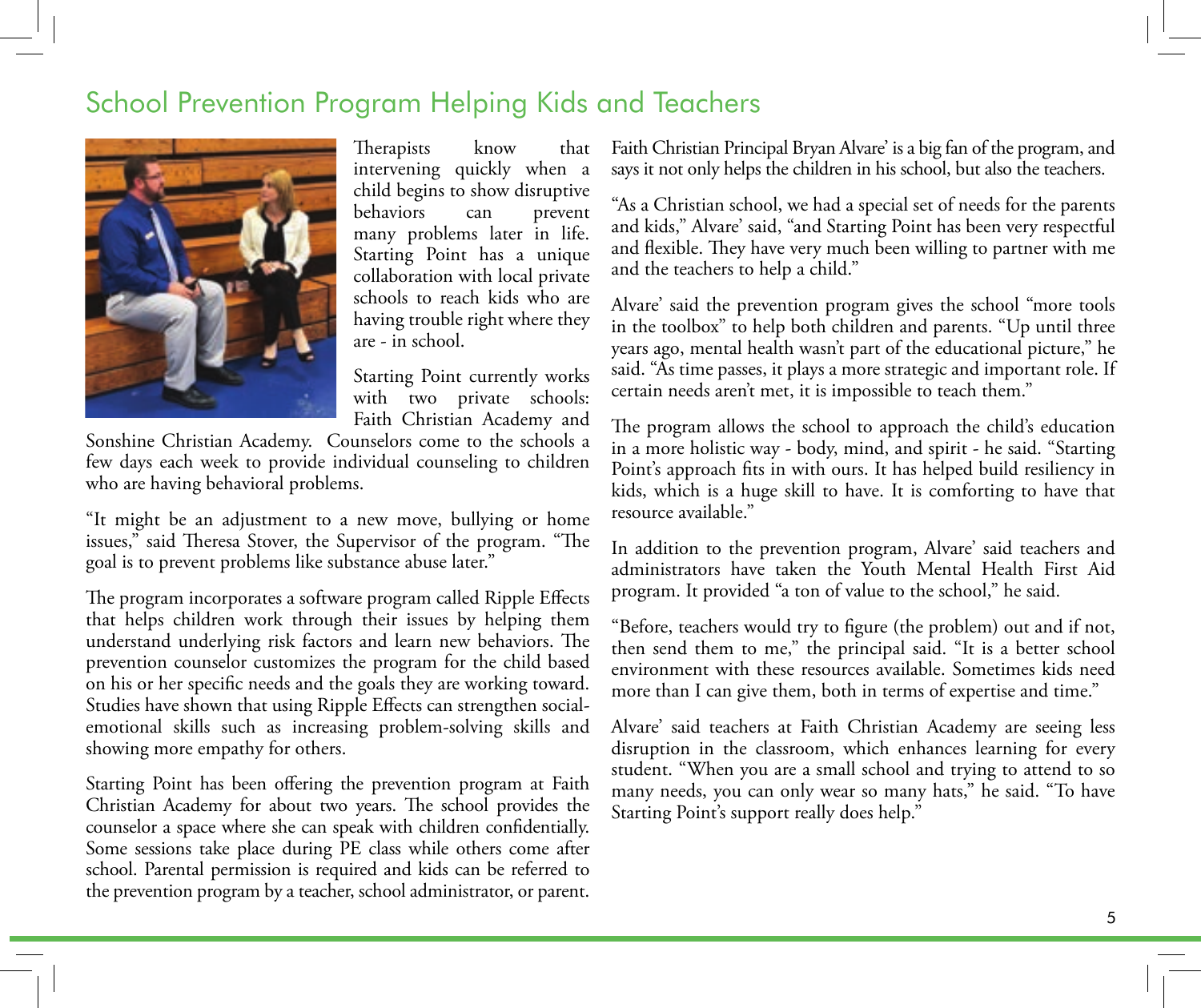## Yolanda's Story

Life can be pretty bruising for a lot of people, but Yolanda recently suffered the most horrific experience any parent can imagine - the loss of a child. While she had been a client of Starting Point for a while, she had believed she could do it on her own. She ended up in the Baptist Medical Center Nassau Emergency Department after hearing voices and knowing she needed to get help. That was how she became part of the Care Coordination Program, a joint collaboration between Baptist and Starting Point.

"Renda came in and I know it was the Lord, because when she got in there, she knew what I was going through," Yolanda said. As the Care Coordinator for the program, Renda Cardenas often meets one-on-one with patients soon after they arrive in the ED.

"She is an amazing person," Yolanda says, "she inspires me. She does more listening than talking, and feels my pain."

The encounter was the first of a 30-day period of daily contacts that, as Yolanda put it, had Renda "blowing my phone up calling me."

"When she calls, I could be feeling bad, but by the time we are off the phone, it gets better. She is letting me know it's going to be all right and going to get better."

Cardenas says the most important part of her job is to build trust and rapport with the individual. She emphasizes that she, too, has had her share of problems. "Just because I'm standing here with a badge doesn't mean I don't have struggles of my own," she says.



"I have a sincere interest in the struggles of people I find that in helping them to heal, I heal and grow through their strengths," Cardenas says.

"My daughter was my best friend," Yolanda says, "It's so hard. But I am grateful that God put Renda in my path. She's been a blessing to me since day one. She's had such an impact on my life."

"We love Renda's love for the job," said Kellene Sauls, Nurse Executive at Baptist Medical Center Nassau. "Her passion is contagious and it makes a difference to every individual she touches."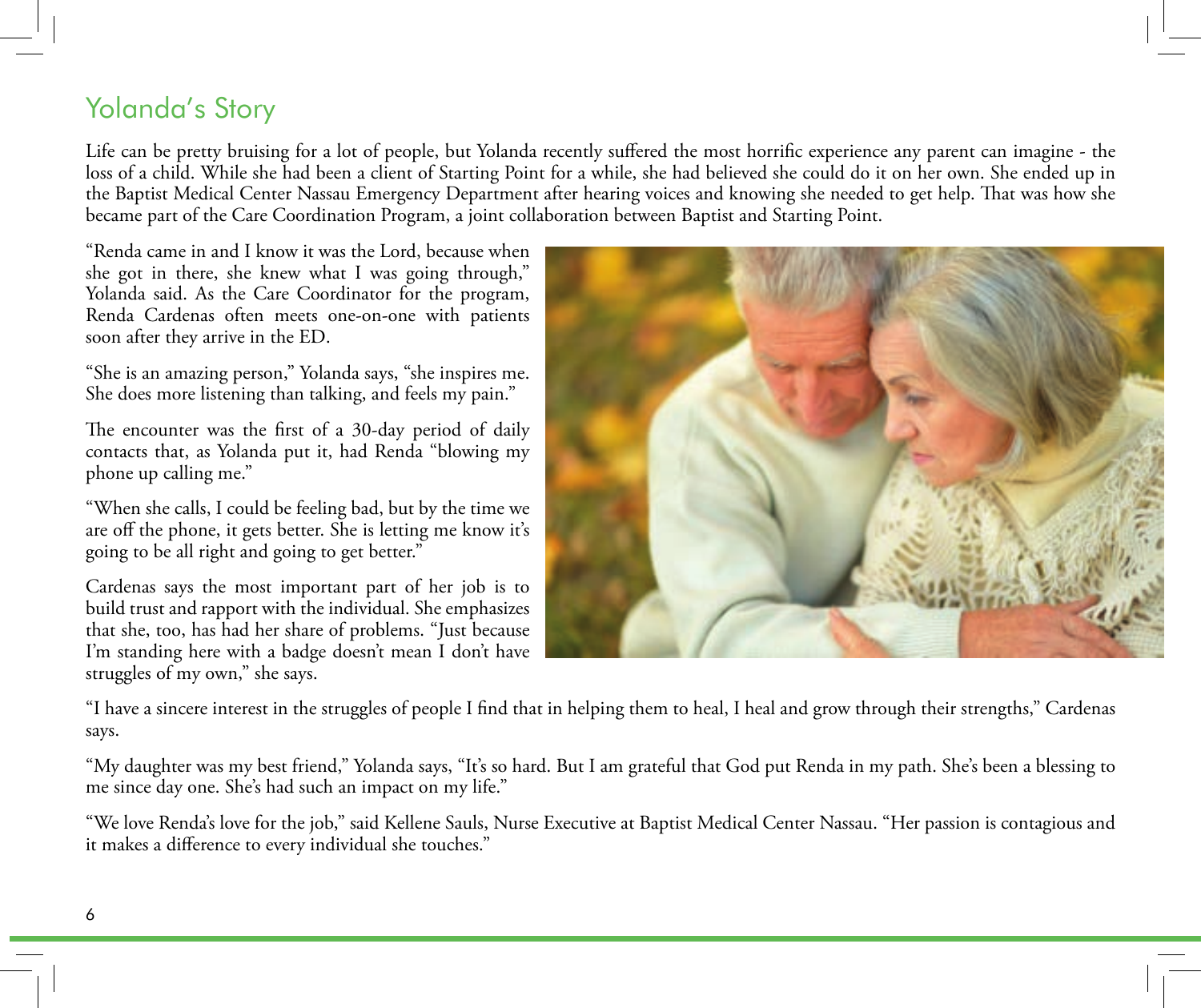## New Program Helps Kids Affected By Trauma

Trauma Focused Cognitive Behavioral Health Therapy (TFCBT) is a new program launched at Starting Point this year. It focuses on children ages 3 to 18, and their caregivers, by helping them to overcome traumatic events.

Many children experience trauma including death of a family member, violence, abuse, accidents or other incidents that impact them psychologically. Through the TFCBT program, these children meet with specially-trained counselors somewhere between a dozen and 20 times to focus on normalizing their feelings and learning to cope with them. Counselors meet separately with parents or caregivers to help them understand what the child is feeling and how to cope with any behaviors resulting from the trauma.

The end result of the therapy is a "Trauma Narrative," a story about what happened put together by the child. Depending on the age of the child, this story might be in pictures, narrated verbally, or written. The narrative helps the child and the parent understand the before, during and after of the traumatic incident from the child's point of view.

"The goal is to prevent kids from future issues like addiction. We deal with the feelings now so they don't become a problem later."

She says parents can sometimes have a difficult time hearing about the trauma their child has experienced. The therapy and the narrative "prepares them and helps them know how to respond and comfort the child," she said.

Stover is Nationally Certified for the program and there are currently four additional counselors at Starting Point that have been trained in using the therapy. The program was funded by a two-year grant from Lutheran Services Florida.

Most of the children in the program are referred by Family Support Services and the Department of Juvenile Justice in Nassau, but Starting Point also works with other child welfare agencies.

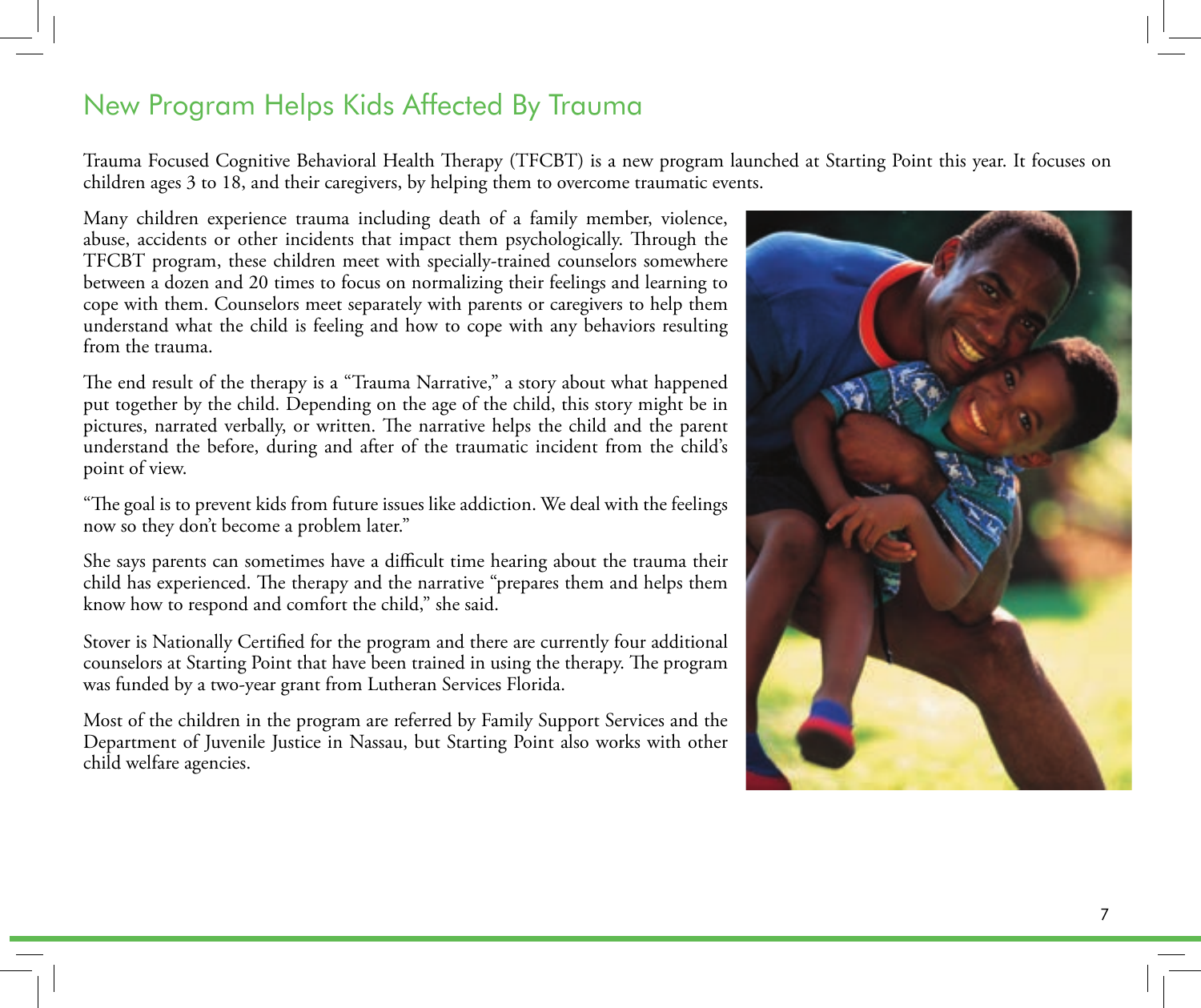## Over 1,500 Northeast Florida Residents Received Mental Health First Aid Training through Starting Point

For nearly four years, Starting Point Behavioral Healthcare has offered training in Mental Health First Aid (MHFA) to members of the community. In that time, we have trained more than 1,500 people to recognize mental health problems or a crisis and give them the tools and resources they need to help. This eight-hour class is evidence-based and offered around the world.

Katrina Robinson-Wheeler was certified as an MHFA trainer in 2014 and has specific training to teach classes for Adult, Youth, Public Safety, Higher Education, Rural, Older Adults and Veterans MHFA classes. Under the guidance of the Board of Directors, the MHFA program first sought to reach out to law enforcement officials, educators, healthcare providers and others who regularly come into contact with the public. As these classes continued, we have reached out to social service organizations, civic clubs, churches and members of the general public.

In the past year, funding from Baptist Health and Lutheran services Florida has enabled Starting Point to provide these classes at no charge. In addition, Baptist has undertaken an initiative to train nurses and other care providers at all of its hospitals throughout the First Coast. We are very pleased to collaborate with them on this important program.

The impact of MHFA training may be difficult to measure, but we have heard many individual stories from alumni who used the training to help a friend, family member, or neighbor who was in crisis. With the nationwide focus on the importance of Mental Health today, we believe there is no better time to make this training available to all.

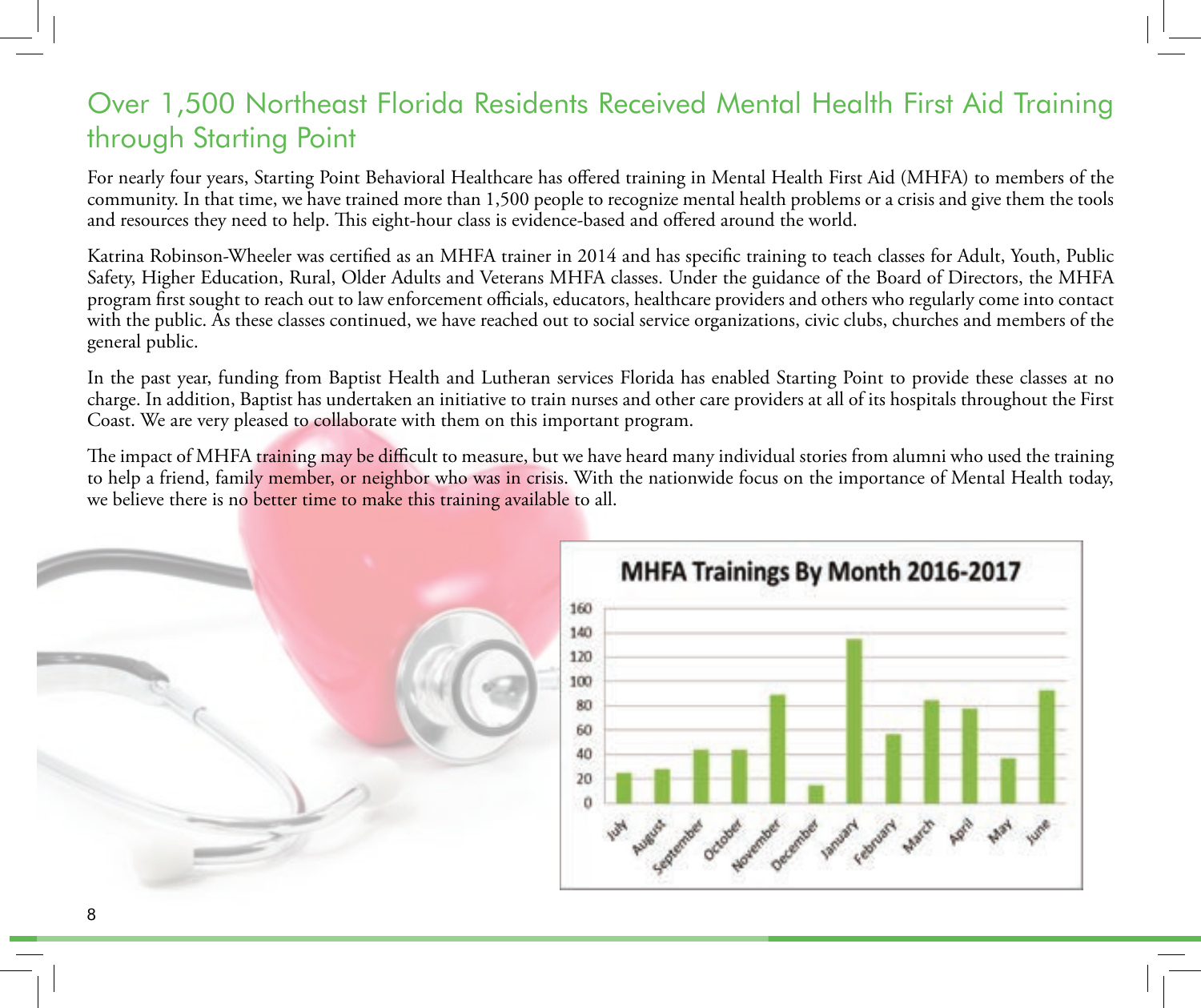## Joseph's Story

Joseph is one of those who has found stability in his life after the Care Coordination Program, but he admits that getting into it "took a little nudging."

"He was a toughie," agrees Renda Carenas, the Starting Point Care Coordinator for the program housed at Baptist Medical Center Nassau's Emergency Department.

Joseph has navigated through the mental health system for many years, and is no stranger to the ER. He's been "Baker-Acted\*" a number of times for psychosis and other issues. But the equilibrium he had found was jolted by the loss of his mother. The distressing and sudden loss created a psychological crisis for him.

"It was already on the radar screen that I needed to get back into therapy," he said. "But the abruptness of her death, I was driving myself bonkers."

Fearing he had overdosed, Joseph was transported to the Baptist Nassau ER, where he met with Renda, who he described as "easy and approachable." With her help, he entered the Care Coordination program after receiving a new diagnosis and medications. As part of the program, he has regular follow up care from members of the team through home visits and phone calls. Today, he has resumed weekly therapy sessions as well as regular treatment with Starting Point's psychiatrist.

Joseph said he felt safe in the Care Coordination program, and that it was truly designed to help him.

"If you're hurting, this is definitely safe help," he said.

*\*The Baker Act permits an individual to be involuntarily hospitalized under certain conditions.*

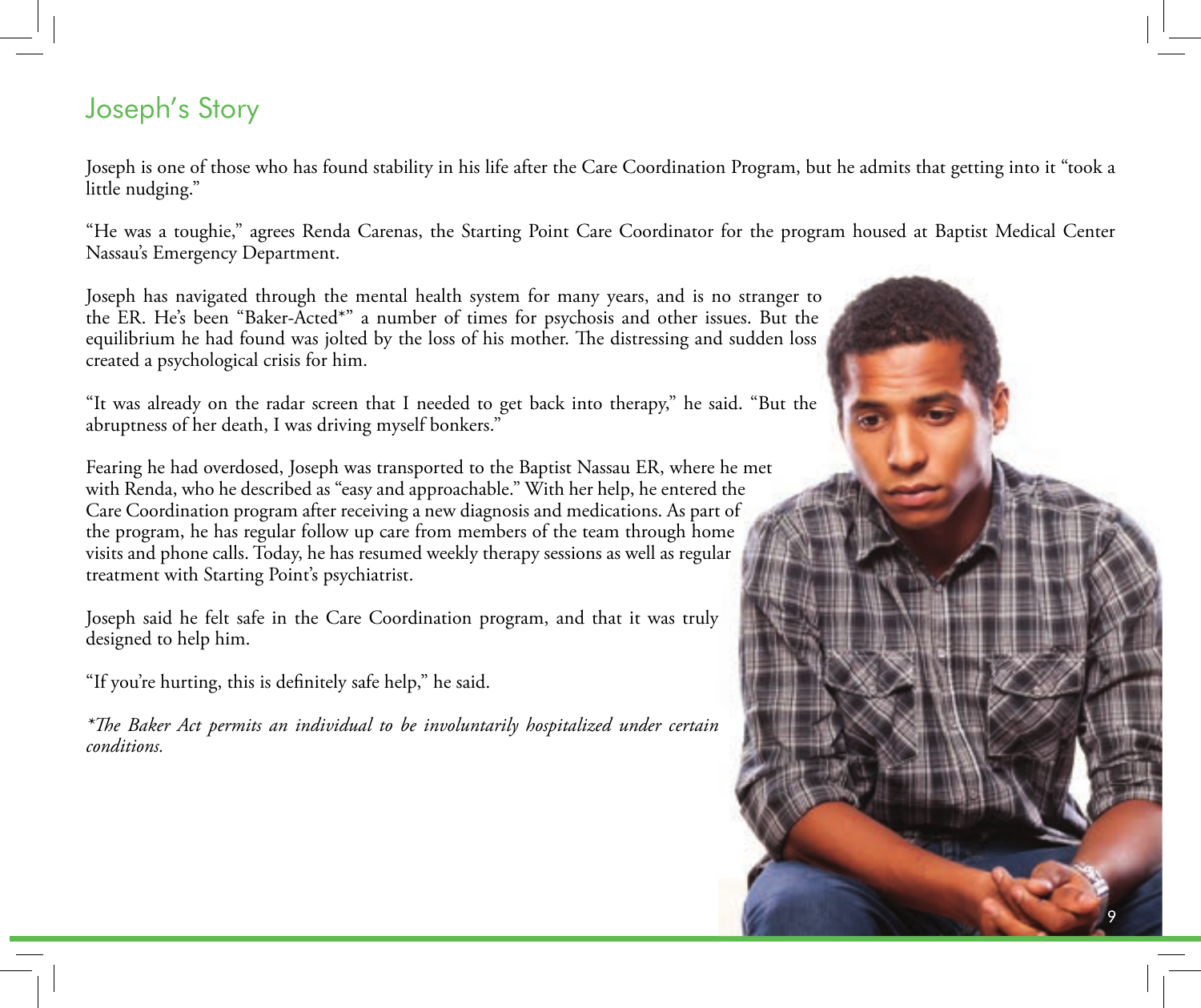## Our Services Mental Health Services

Our mental health services are under the direction of a board-certified psychiatrist and reflect the latest approaches to care and treatment for mental illness. We offer both individual and group therapy programs, Art Therapy, and an active community outreach program.

#### **Psychiatric Care**

Psychiatric care is provided by board-certified psychiatrists, and nurse practitioners who treat clients with emotional, behavioral or mental health disorders. Many of these disorders can be treated with a combination of therapy and medication.

Outpatient psychiatric care allows clients to remain in their homes and communities while receiving the ongoing care and treatment they need. Through the use of our case managers, we offer clients assistance locating other community resources.

#### **Individual and Family Therapy**

Our counseling programs are provided by either Licensed Mental Health Counselors, Licensed Clinical Social Workers, Registered Counselor Interns or Certified Addiction Professionals. Both group and individual therapy programs are available for adults, teens and children. There are specific therapy programs for:

- • Women's Empowerment
- Anger Management
- Positive Parenting
- Living Well
- Mental Health Court
- Co-Occurring Disorders

#### **Emergency Services**

Starting Point Behavioral Healthcare has a Behavioral Health Professional on call around the clock. If you have an emergency, please call our 24-hour hotline at (904) 225-8280.

## Substance Abuse Services

It is common for individuals coping with mental health issues to also become dependent upon drugs or alcohol, which is called a "Co-Occurring Disorder." Addiction to prescription drugs like pain killers (opioids) is becoming more common and Starting Point has created a specific detox and treatment program to address the medical and psychological needs that arise from these addictions.

#### **Medication-Assisted Treatment**

The MAT program provides a medically-managed approach to recovering from addiction to opiates or alcohol. A number of medications, including Suboxone and Vivitrol, have been approved for treatment during the detoxification stage of recovery from addictive pain killers and alcohol. Starting Point administers and monitors these medications following a comprehensive history and physical. Treatment is accompanied by individual counseling and support groups.

10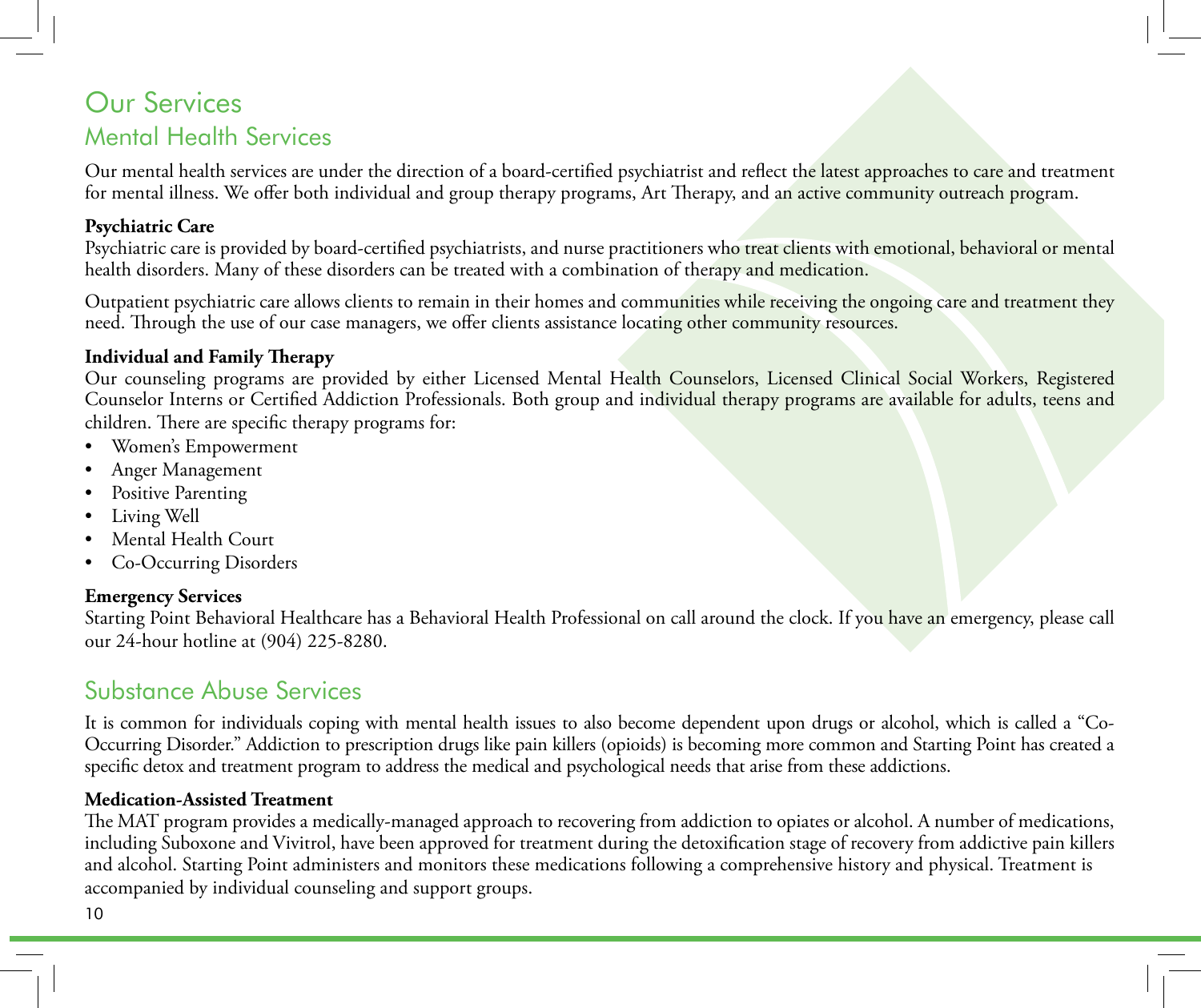## Our Services (cont.)

#### **Group Therapy and Support**

Starting Point offers a number of outpatient groups that focus on substance abuse disorders, including a program targeted for those who have been arrested for DUI.

#### **Programs for Children & Teens**

Our Substance Abuse and Recovery program helps teens prevent relapse by learning to recognize problem situations and avoid them. Our Working Recovery program includes topics such as helping adolescents identify problem situations that occur in their daily lives. The concepts of relapse, substance use triggers, high risk situations, relapse prevention, and developing a "recovery image" are introduced.

Other programs for youth include:

- In-Home Child Program
- Responsible Thinking
- Anger Management
- **Education & Prevention Programs**
- • Emotional Management

#### **Women's Substance Abuse Program**

This program joins efforts with individuals, the agency and the community to help women break the bonds of alcohol or drug abuse. It is free for pregnant women. Women with dependent children and women attempting to regain custody of their children also receive free services. Our program offers help for chemical dependence, mental health and more.

#### **Drop-In Centers**

Starting Point Behavioral Healthcare offers two Drop-In Centers that provide mental health counseling and other support services for individuals transitioning back into the community.

The centers, located in Hilliard and Fernandina Beach, offer individuals an opportunity for socializing and networking that addresses the isolation felt by many, especially those in mental health recovery. It is open to all mental health consumers. No admission or membership fee is charged. The Centers are called "Our Place" because the clients who attend the centers take ownership of the facilities and for supporting each other in their recovery process. Our Place in Fernandina Beach was recently relocated and opened at its new location last June.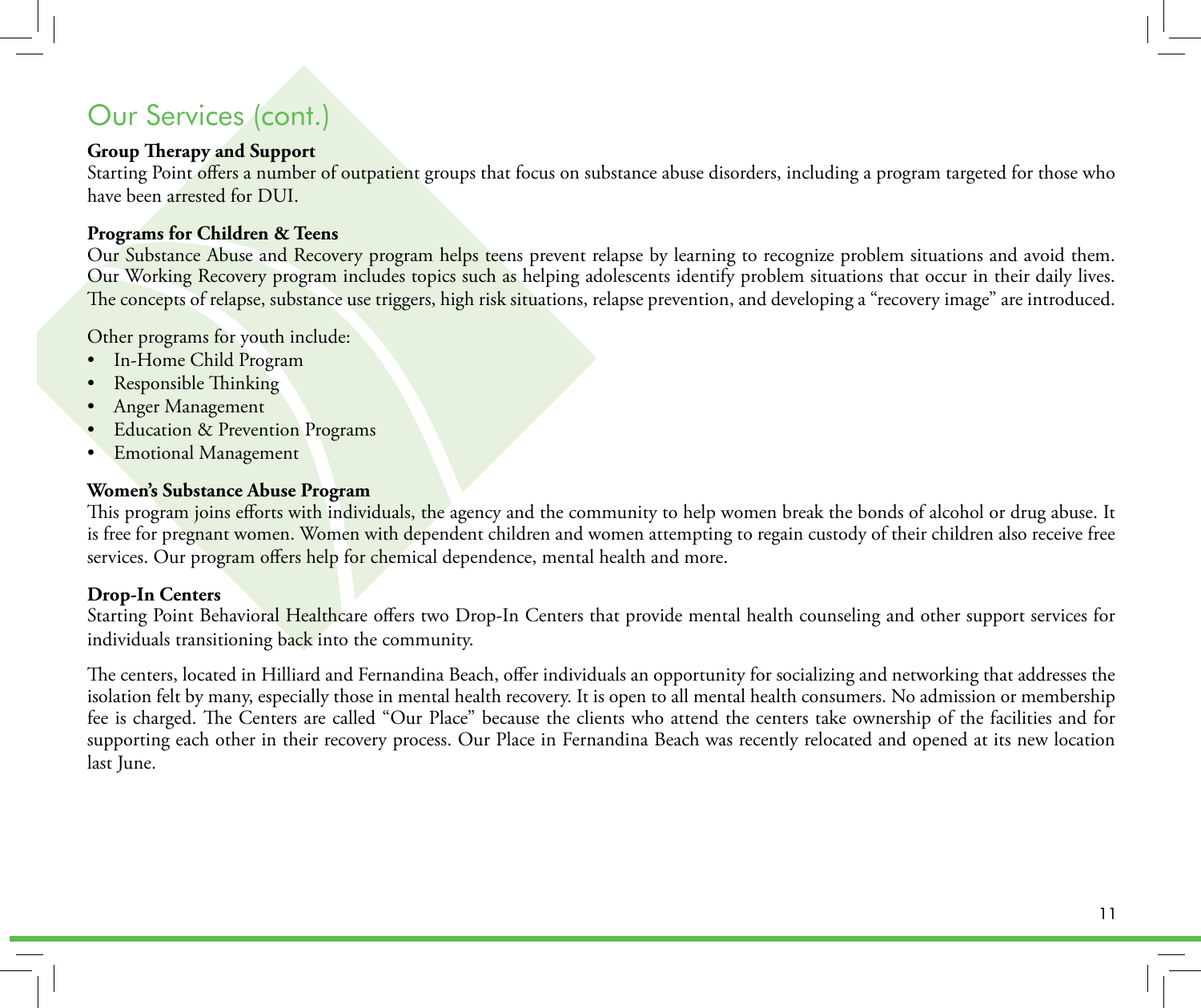## Annual Golf Tournament Brings Puts The "Fun" In "Fundraising"

This year's 6th Annual Golf Tournament delighted participants with its spectacular course, fellowship and, of course, fun. With over 75 players plus others who came just to enjoy the BBQ and Silent Auction, the crowd was gifted with a beautiful day at Amelia National Golf & Country Club. Funds raised by the annual golf tournament are used to support programs for adults, children, and teens including community education, uncompensated care, and community out-reach. We are deeply grateful to all of our sponsors, players and donors who made our event possible.

### Sponsors Hole Sponsors Donations

ACT Solutions, Inc. Baptist Medical Center Nassau Dominion Diagnostics FPU Journey Church Montoya & Associates/Retirement Solutions Morgan Stanley Wealth Management Non Profit Insurance Trust Science First Gateway Community Services

Amelia Coastal Realty Ashwell Architect Askesis Development Group Charles Schwab Deppe Communications Lassiter Ware Principles Consulting Group Tom McKenna

Jeanne Dolan Joan Donaldson Robert Stormoen Amelia National Golf Club Amelia River Cruises Amelia Tavern Anytime Fitness Bar Zin Bradford Portrait CA Nails Caio Restaurant Carmike Cinemas Crab Trap Dome Healing Center Don Patron Fantastic Fudge

Four Seasons Bistro Horizons Restaurant Jacksonville Symphony Junior's Seafood Magna's Salon Marina Restaurant MHRRG Negley NY Nails Ponte Vedra Plastic Surgery S & J Liquors Salty Pelican Sandy Bottoms Sonya's Oil & Filter Starbucks The Surf Restaurant



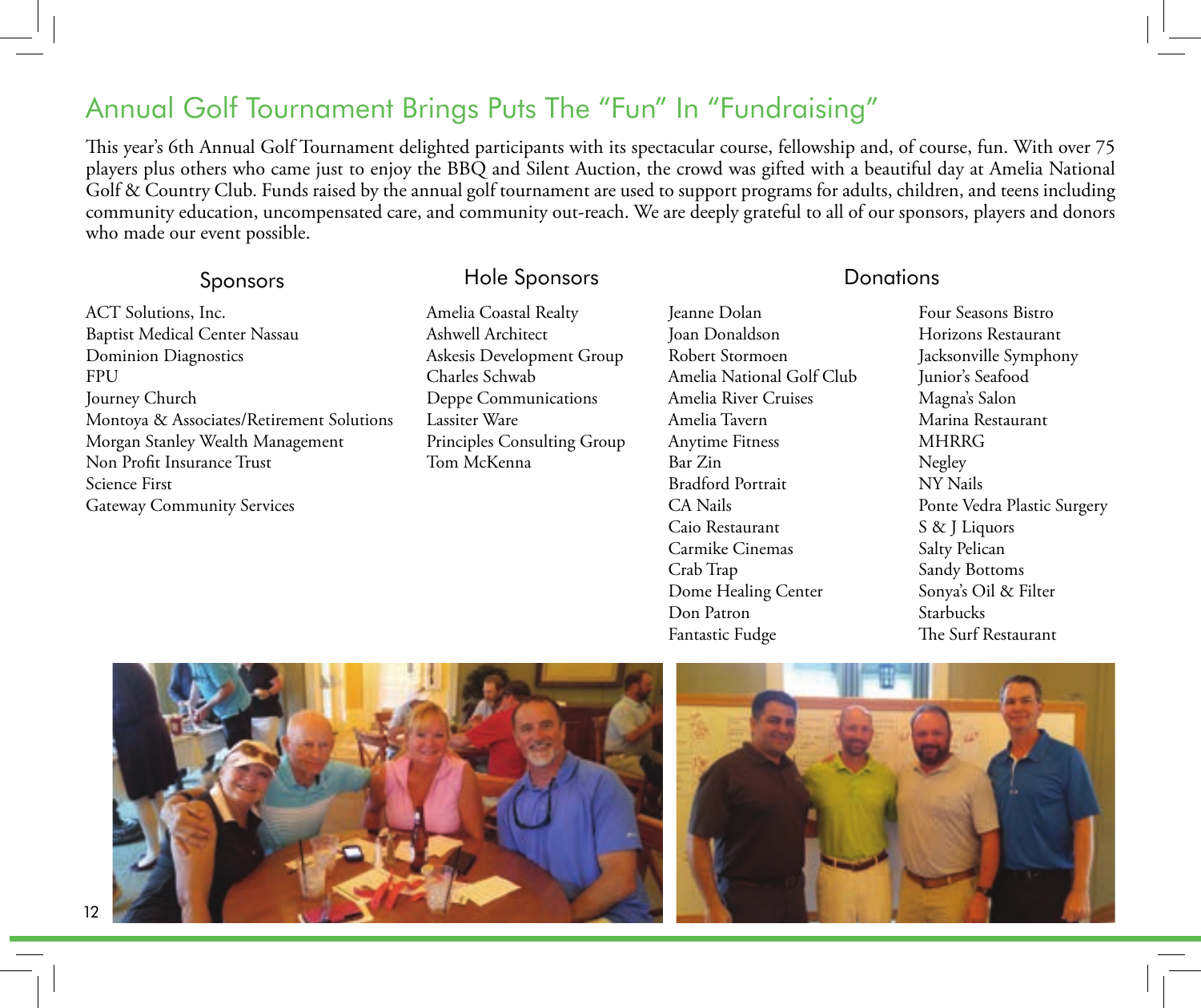## **Financials**

Starting Point receives funds to pay for its services from several sources:

- 
- Private Insurance Public & Private Grants
- 
- Medicare & Medicaid Client Out-of-Pocket Payments

Starting Point has been the designated safety net provider of mental health and substance abuse services for all of Nassau County since 1992. Currently, we receive about 7% of our current budget from the Nassau Board of County Commissioners in a match program. This match allows us to keep our co-pays very low for those who can afford to pay and to deliver services at no cost for children, adults and families who have no other means to pay for their care.

Despite the payment sources available to us, we still provided more than \$376,000 in uncompensated (charity) care last year. It has always been our policy to treat everyone in need, regardless of their payment status. Those additional funds are provided through donations from businesses and individuals in the community, as well as public and private grants.

Starting Point is invested in our community. We own all three of our buildings, three company vans and our company car. Starting Point is invested in our commun<br>three company vans and our company car.



FY2016

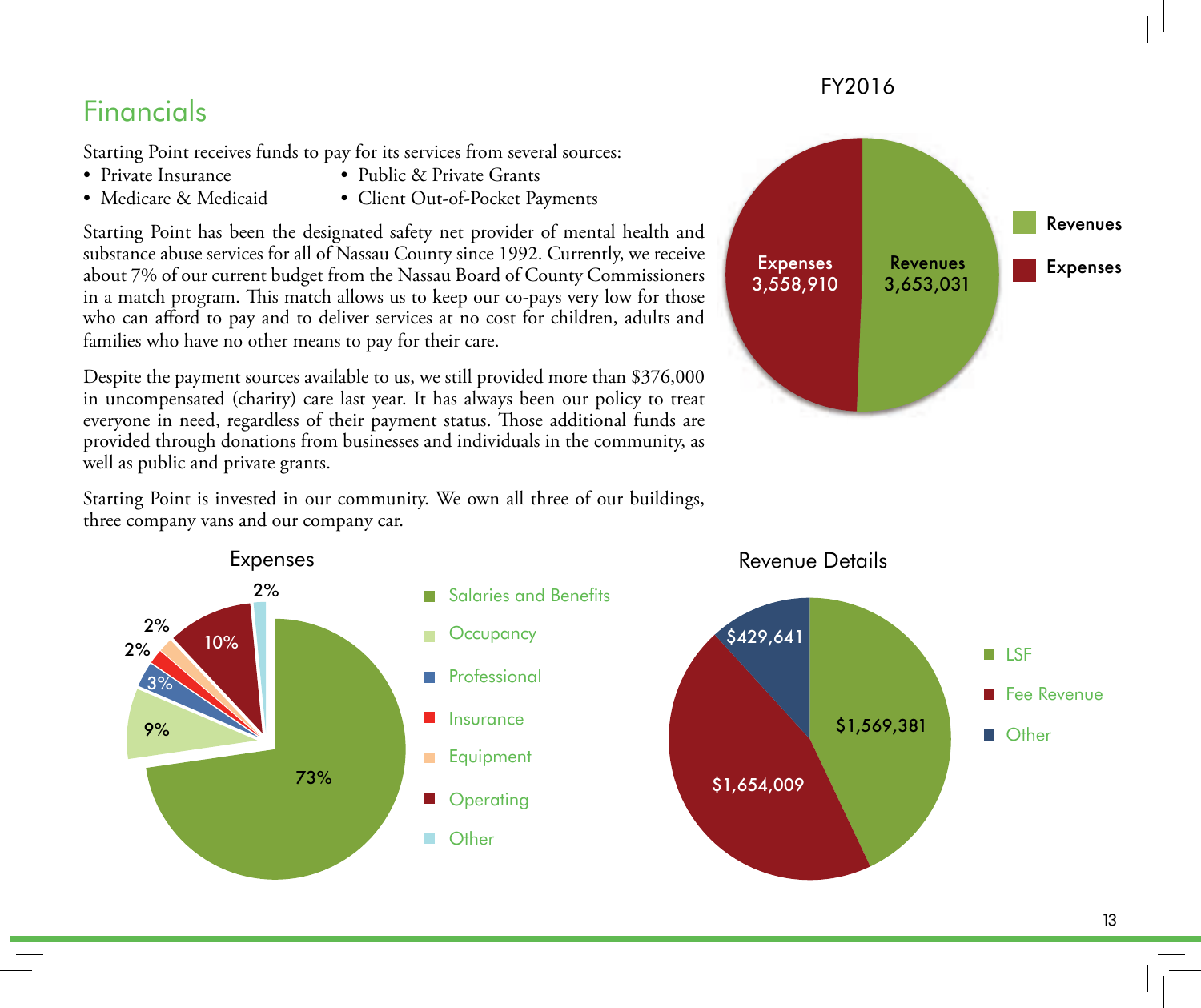#### Admissions



| July      | 56  |
|-----------|-----|
| August    | 99  |
| September | 80  |
| October   | 68  |
| November  | 82  |
| December  | 76  |
| January   | 70  |
| February  | 82  |
| March     | 94  |
| April     | 96  |
| May       | 109 |
| June      | 109 |
|           |     |

Procedures



| July      | 3669 |
|-----------|------|
| August    | 3641 |
| September | 3649 |
| October   | 3459 |
| November  | 3722 |
| December  | 3856 |
| January   | 3513 |
| February  | 3670 |
| March     | 4403 |
| April     | 4244 |
| May       | 4666 |
| June      | 4711 |
|           |      |

## Clinical Hours



| July      | 6338 |
|-----------|------|
| August    | 7521 |
| September | 6730 |
| October   | 6865 |
| November  | 7205 |
| December  | 6541 |
| January   | 6729 |
| February  | 6491 |
| March     | 7975 |
| April     | 7558 |
| May       | 8266 |
| June      | 7876 |
|           |      |

14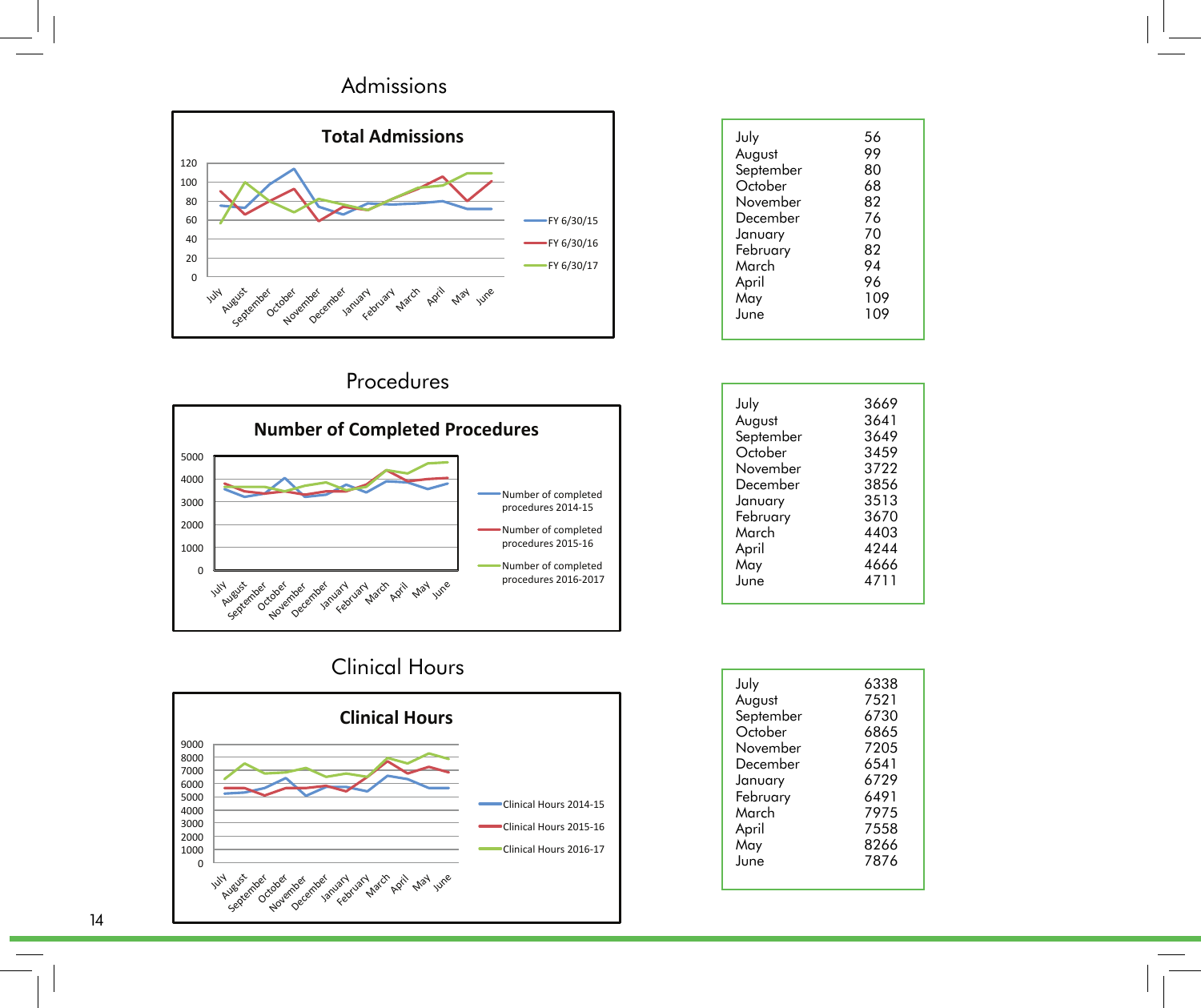

Clients Served by Gender





Clients Served By Age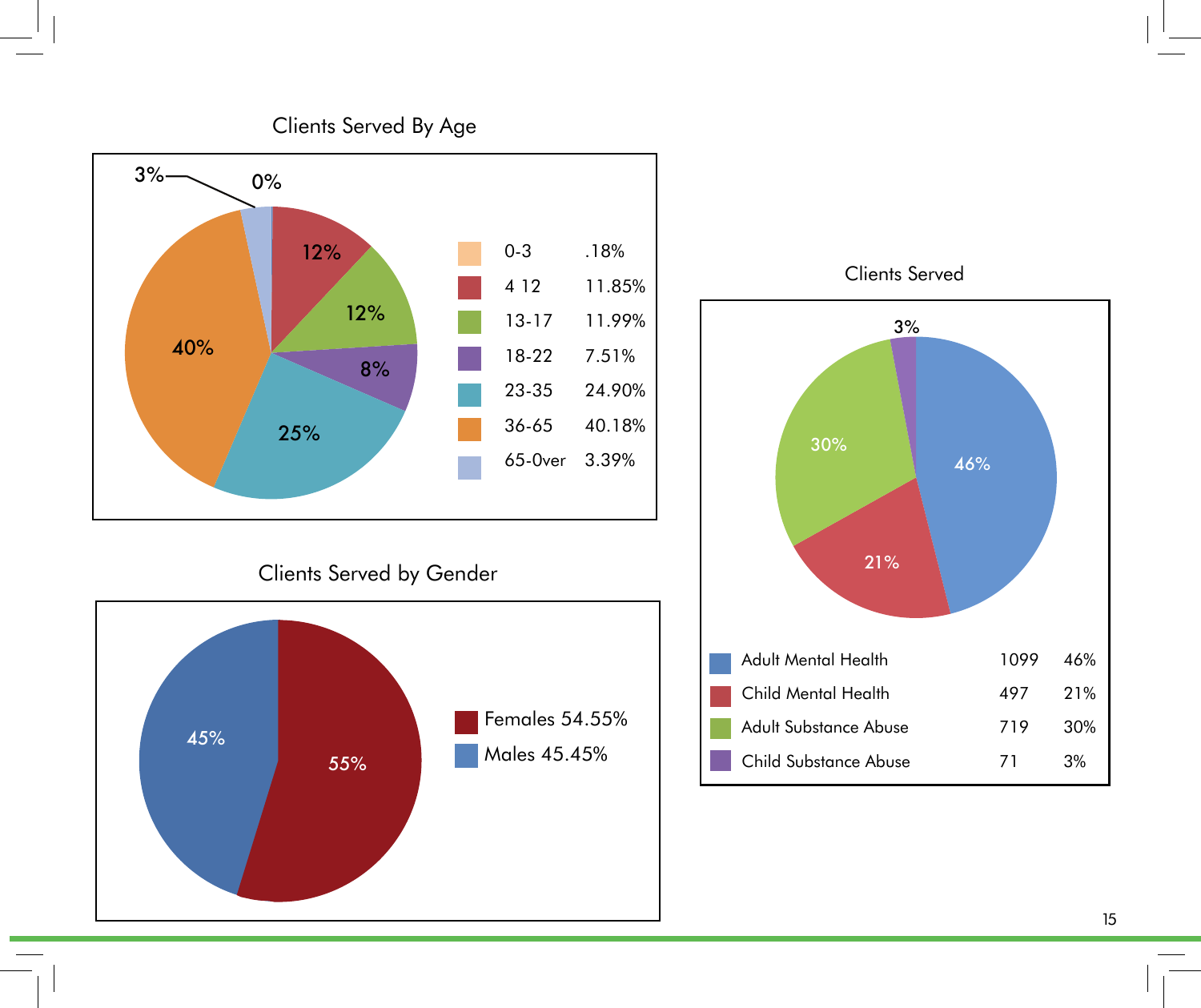## Community Partners









# nc. *Dayspring Village Inc.*

Florida Department of

Our Children, Our Future





Human Services, Inc.<br>Rebuilding Families, Restoring Communities





Changing Health Care for Good."



ouncil<sup>on</sup>

## iver **childguidancecenter** unlimited potential. endless possibilities.

Human Services, Inc. Rebuilding Families, Restoring Communities























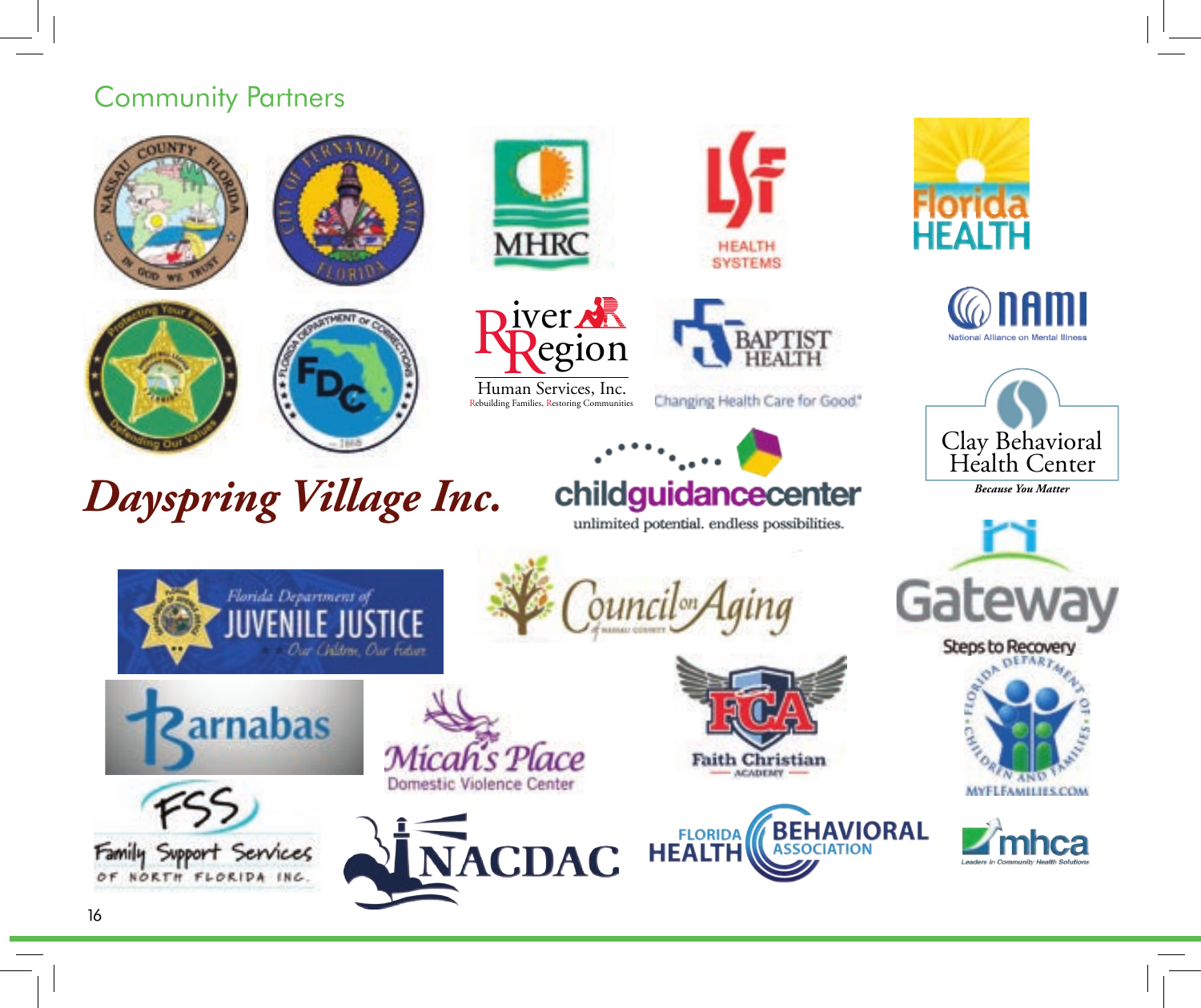## Donors and Community Partners

Mr. Kenneth McGruther Ms. Christine Winckler Mr. John Holbrook Ms. Mary Keegen Newcomers Club of Amelia Island Mr. & Mrs. John Lohr The Campana Family (Mr. & Mrs. Campana) Mr. & Mrs. Andy Watson Mr. & Mrs. Conner Chardonnay Foundation Mr. & Mrs. Richard Devoe Exxon Mobile The Rayonier Advanced Materials Foundation Island Art Association Mrs. Sandra Fulton Amelia National Tennis

Mrs. Judith Pillans Tom & Diane Jordan Ms. Martha Timothy Mrs. Barbara Christensen Mrs. Gayle Medill Ms. Doris Homan Plantation Ladies Association Mrs. Jeanne Curran Mrs. Karen Berger Ms. Judith Pines Mrs. Patricia Hayden Mrs. Jill Mathe Mrs. Anne Read Mrs. Deborah Price Mrs. Ethel Liniado Mrs. Georgia Murray

Ms. Paula Benninghoff Ms. Lynne McClurg Mrs. Mary Ellen Ledwin Mrs. Pat Panella Mrs. Brenda Kay Price Mrs. Susan Bennett Bruce C. Studley Family Mr. & Mrs. Addison Kellogg Ms. Christal Fish Jackson Fernandina, LLC Dr. & Mrs. Alan Jones Mr. Charles Belinski AC & TM Shuster Ms. Deborah Pakradooni Mr. & Mrs. John Kublbock Mr. & Mrs. Timothy Burningham